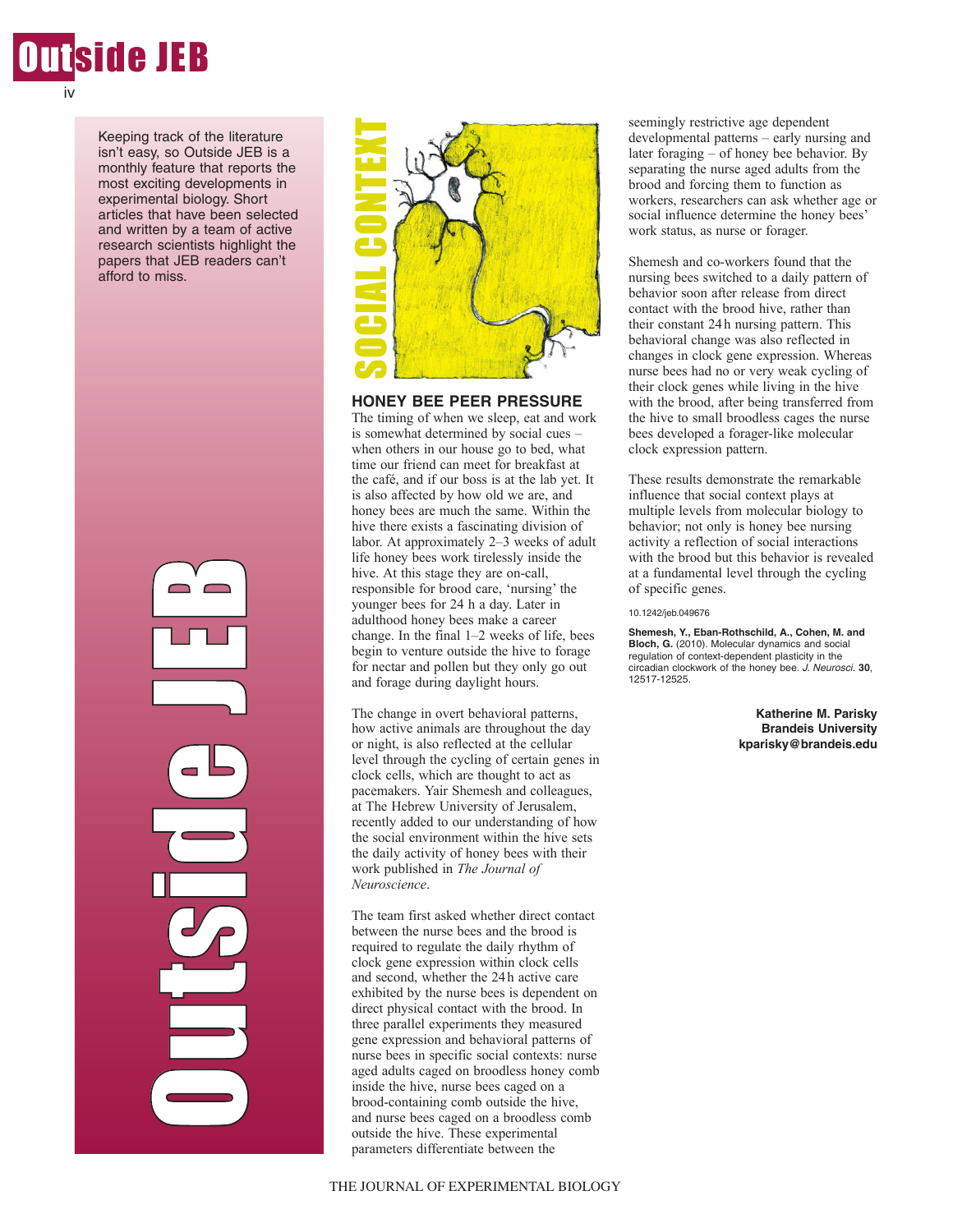# **Outside IEB** v



# **BULLYING MAKES FLIES GET IN FIGHTS**

Pheromones are strong chemical cues that are sometimes thought to induce automatic behavioral responses, particularly in socalled 'simple animals' like fruit flies. Male flies fight with each other for the right to feed and mate on food patches, but when a female drops in, a male will court rather than act aggressively toward her. It was thought that a male determines the sex of an intruder to his food patch by sampling the strange fly's pheromones. Based on this, María de la Paz Fernández, Yick-Bun Chan and their colleagues predicted that a female fly expressing male pheromones would be quickly attacked by a resource-guarding male.

The authors tested their hypothesis by genetically engineering female flies to have a partial male pheromonal profile, though notably not including a male chemical called cVA that was recently described as an aggression-promoting pheromone. Fernández and Chan paired these masculinized females with wild-type males in small arenas with a dollop of food. The males displayed aggression toward these male-smelling females, which never happened toward wild-type females. However, males mated quite readily with the transformed females despite their smell. This made the authors curious whether females would be attacked or courted if they smelled feminine but behaved like males.

They engineered females by masculinizing their nervous systems but not their pheromones, paired them with wild-type males, and watched to see if the flies fought. They did, and they fought even more than males with females that smelled male. However, the males rarely initiated these fights. Rather, it was the females with masculinized brains who typically lunged aggressively toward the males, and because

the males responded in kind, they rarely mated successfully.

Next, the authors wondered whether the combination of pheromones and behavior was enough to effectively change regular male–female interactions into complete male–male aggression, or *vice versa*. Fernández and Chan combined their earlier experiments by constructing females that had both masculinized nervous systems and the partially masculinized pheromones that they had used before. These females fought with wild-type males just as much as wildtype males did, but again, the fights were more commonly initiated by the females rather than the males, and a low level of successful mating persisted in these matchups.

Finally, Fernández and Chan repeated the experiments with male flies. Feminizing either a male's nervous system or the pheromones resulted in only very slightly decreased aggression between a wild-type and a transformed male. However, altering both pheromones and behavior reduced aggression dramatically, though some fighting persisted. Wild-type males rarely attempted to mate with males who had feminized behaviors, but the combination of pheromones and behavior greatly enhanced mating attempts, approaching the levels of typical male–female interactions.

These results from Fernández, Chan and colleagues suggest that although most of the differences between normal male–female and male–male encounters can be reversed by endowing females with a particular set of male pheromones and male-like aggressive behavior, some parts of the story are still left out. It is possible that one of the missing pieces is the aggression-promoting chemical cVA, which is produced by a different mechanism from the one transformed in this study. However, one message is clear: flies pay attention to more than just pheromones when determining whether to fight or court a stranger.

10.1242/jeb.049668

**Fernández, M. P., Chan, Y.-B., Yew, J. Y., Billeter, J.- C., Dreisewerd, K., Levine, J. D. and Kravitz, E. A.** (2010). Pheromonal and behavioral cues trigger maleto-female aggression in Drosophila. PLoS Biol. **8**, e1000541.

> **John A. Bender Case Western Reserve University jbender@case.edu**



### **BAD GENES? KEEP RUNNING!**

It doesn't take a trip to the gym to know that we are not all equal in our capacity to exercise. Whether it results from our genes, our environment or both is a source of much debate. The age old question of nature *vs* nurture is certainly central to exercise physiology, notably because of the plasticity of exercise capacity (e.g. training) and the variation of innate traits associated with that capacity.

Sarah Lessard, Donato Rivas and colleagues from Royal Melbourne Institute of Technology University in Australia addressed this question by using rats artificially selected for high or low running capacities. After 22 generations of differential selection, the high-capacity runners exhibit a 5-fold higher running capacity than the low capacity animals. Furthermore, low capacity runners present several metabolic dysfunctions coupled with an impaired health profile that could explain their reduced athleticism. The team's primary hypothesis was that exercise training would reverse some of the metabolic dysfunctions exhibited by the rats selected for low running capacity.

The team trained the two different phenotypes with exercise for 6 weeks and compared the metabolic responses between these two groups and their sedentary matched controls. First, they measured whole body metabolic parameters. Training 'couch-potato' rats lowered their body mass, fat content and serum non-esterified fatty acid levels, suggesting an improvement of their metabolic function. In contrast, the trained 'athletic' rats did not show any significant changes in whole body metabolism, suggesting a *status quo* in metabolic function, at least under the training conditions of the study.

To get a better understanding of the metabolic changes involved with these improvements in low capacity rats, Lessard